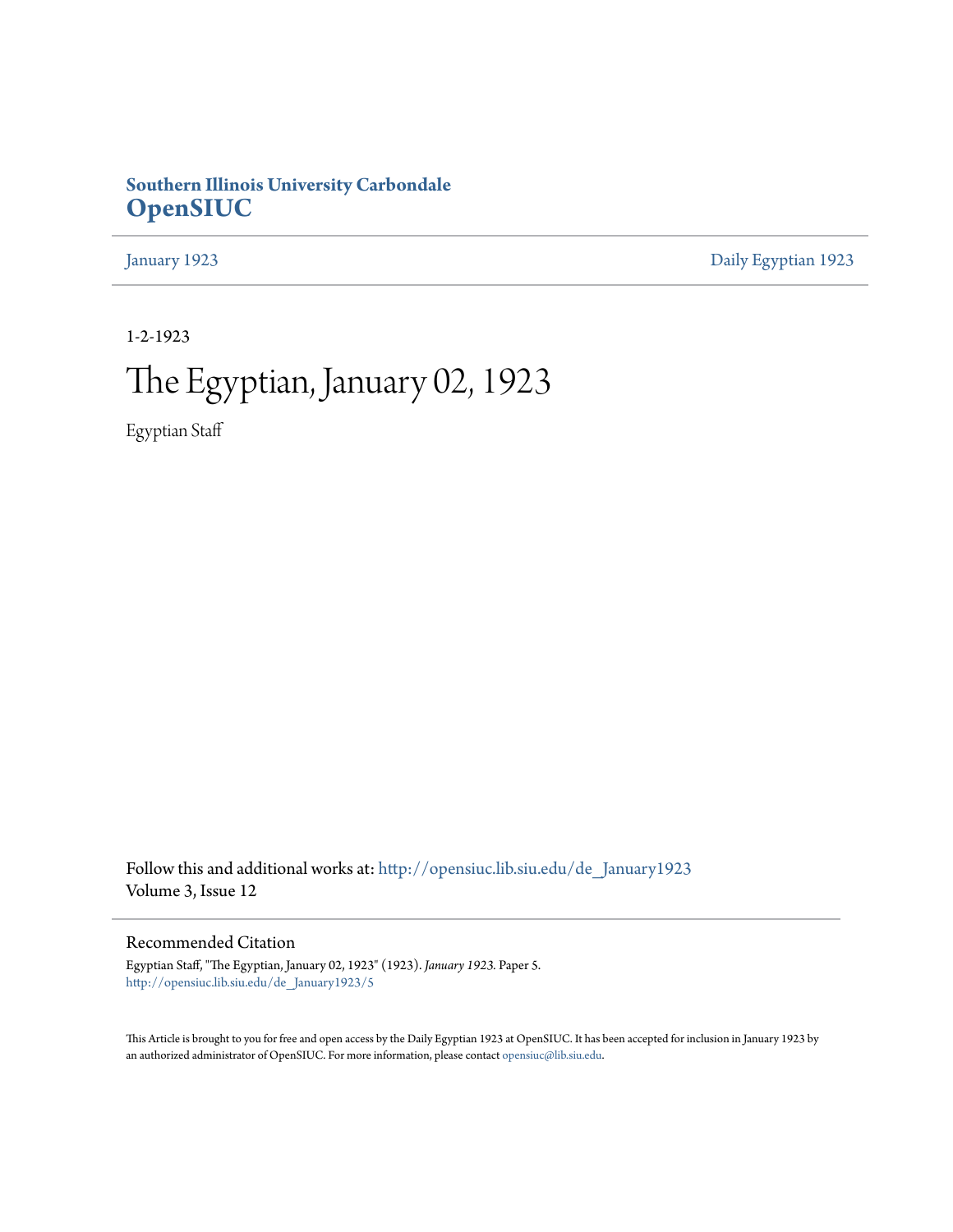# i/Ata FGYDTIA Read by Four Thousand Students, Faculty and Friends of the School.

 $VOL.3$ 

Carbondale, Illinois, Jan. 2, 1923

### **Wedding Bells**

### Speer-Fisher

Tomm F. Speer, senior in the Senior College this year, and Miss Alta Marie Fisher, daughter of Mr. and Mrs. W. F. Fisher, of this city, were married Dec. 23, by Rev. J. B. McMinn. pastor of the Baptist church. The marriage took place at the parsonage. Mr. Speer will continue his studies here. We join the student body in wishing them well.

### World-McCormack

Ahother wedding which occurred during vacation was that of Elbert World, Senior College '23, and Esther McCormack, '24. The wedding was a surprise to their many friends who wish them a long successful life

### Bryant- Hiller

The greatest surprise of all came when John Bryant, U H. S. 22. and Leslie Hiller, '24, were married the day after Christmas by Rev. J. B. McMinn of the Baptist church.

### Smith Maze

Evan Smith of Dahlgren and Miss Edith Maze, 23, were married at Carterville Sunday by the Rev. Lyerle, formerly of Carbondale. The bride is a graduate of last year's class at Community High and is at present a Junior here.

### ART APPRECIATION CLUB

The Art Appreciation Club held its last recular meeting during the fall term. Thursday evening, Dec.  $9th$ , at  $6:30$  p.m.

An invitation was extended to the student body as a so cial program had. been planned a fellows:

Taft, the Sculptor by Belle Faster, and music by Wilmina Shade

Slides of Taft's work wire lent to the Club by the Chicago Art Institute which Belle Fuster used in connection with her talk. The pictures were very interesting, and gave the audience a much hetter idea of the greatness of Taft as a sculptor. Everyone pronounced it a very entertaining program.



## Whizzes Win Two, Drop Two on Southern Training Tour

### U. H. S. Plays in Hard Luck-Win One, Lose Three by Narrow Margins

Trom its basket ball trip with a  $500^{+}$  U. High basket ball team played their batting average, winning two games! first game of the season against the and lesing two. The results of the fast Johnston City five in the Nortrip are in every way pleasing as mal Gym and won from them by a the games were played for the train-secore of 16-14. Being the first game ing, the winning of them being of of the season the U. High boys did secondary importance. The taking of not come up to their best form but the first two games by such top- played good basket ball and the same heavy scores and the losing of the was very interesting and exciting all next two by only one point each will the way through. Captain Hickey, show our conference teams what they the U. High star forward, was unhave to stand up against.

While the wirk of the whole team of injuries. was much better than we have seen on the home floor this year the work of the subs. Bailey. C. Smith and D. Lawder deserve special mention. In taking a trip like this and playing every night no five men could stand the strain. Thise three men filled the bill in first class shape

### S. I. N. U. 32-Cairo 7

They took the scalps of the Cairo facelty team  $\epsilon_0$  the tune of 32-7. More football than basket ball was displayed in this game. The fleor is so large that our "Little captain" al\_ most got lost

S I. N. U. 30-Arkansas Aggies 15 The next game was with the Arkansas Aggies. They were left mourning over a score of 30-15. It was a better game than the score would indicate. Chance did most of the scoring. Ho was bitting them from any our team before and after the game place that night. The fact that their gym is small handicarped our team none much

our winning streak by basting us, and very rough game. The floor was 15.14. It was a hard ? ught game all | so small we could not do movir team | place. We were then two points ahead the way through. Our fellows were, work int were handleapped in shoot. some what worn out from the two ing long shots by the lowness of the previous games and the gym was small. They fell sure that they could take them out on a large floor.

Memohis 27-S 1, N. U. 26 The Memphis Y. M. C. A. beat as 27.26 in the best game of the trip. The Memphis Y is one of the strong est teams the Normal has ever played. They showed excellent work on their nassing and on their defense. Buroksic. Slats and Chance were all hitting that night while Allen and Carter did utes of the game. pycellent work guarding but it seemed that the jinx was on them

The Normal Quintet came home! On Wednesday night, Dec. 13, the able to play that night on account

U H. S. 24-BENTON 25

The following Friday they went to Benton and played one of the best games ever played on Benton's floor The game was very fast from the start and good clean sportsmanship was displayed by both teams. Ther was nover more than five points difference in the score and the U. High hovs maintain of the lead up until the iast 30 seconds of the game, when Hall. Penton's star guard made a boautiful shot from the center putting them one point ahead of us. The Benton rooters were very enthu-lastic and we admire them very much berause no insulting remarks were made from the side lines they be\_ ing very courteous to the new bers of

### U. H. S. 18-DONGOLA 20

The following Thursday, Die 21 Jonesboro, Ark., 15-S. I. N. U. 14 we took a two days frip south and The Coneshoro Y. M. C. A. broke were defeated by Dungola in a chose ceiling. Two of mr first team men were off and we kept the lead up. until the last minute of the game when they beat us on two frie goals.

U. H. S. 11-MOUNDS 14

In the most unst ortsman-like bask't ball game ever played in Southern Illinois, Mountly defeated the U. High boys in the last two min-The game was very rough from the first and the floor was so small that the U. High



 $\dot{\mathbf{r}}$ 

#### **Chorus** Presents the "Adoration"

A real musical treat was given to school the last Friday before vacation when the chorus, under the direction of Mrg. Hills, presented Nevire's "Adoration." The cantata is itself unusually beautiful and the chorus sang it in a truly artistic mant ner. The solos by Leona Gurl, Edward Zieler and John Eigham were an especially beautiful part of the cantata. Great credit should be given Mrs. Hills for her untiring work with the chorus. When she took up the work last fall she found not only the there had been  $n_0$  chorus for saveral years, but that very few of the people wishing to join had any previous musical experience. What she has developed out of this untrained material was demonstrated to you last Friday We thank the chorus heartily for their program and hope that the rumors of something big to be given this term will be confirmed.

### **WEEK-END PARTY**

The following attended a week-end party at the home of Corem and Marie Waller during vacation: Agnes Lentz, Sue Ellen Lay, Alice Barrow. Grace Eagleson, Herbert Jay, Gilbert Waller, Brooks Duncan, and Ransom Sherretz.

 $\frac{1}{2} \left( \frac{1}{2} \right) + \frac{1}{2} \left( \frac{1}{2} \right) + \frac{1}{2} \left( \frac{1}{2} \right) + \frac{1}{2} \left( \frac{1}{2} \right) + \frac{1}{2} \left( \frac{1}{2} \right) + \frac{1}{2} \left( \frac{1}{2} \right) + \frac{1}{2} \left( \frac{1}{2} \right) + \frac{1}{2} \left( \frac{1}{2} \right) + \frac{1}{2} \left( \frac{1}{2} \right) + \frac{1}{2} \left( \frac{1}{2} \right) + \frac{1}{2} \left($ 

 $\sim 100$  km s  $^{-1}$  m  $^{-1}$ 

did not even arrived a management The Mounds recoin a classifi front of our players and some of t spectators would run out and knoour players down. But ev n though v had had a hard night the night b fore we gave back everything : just a little bit more than they a us. Several fights were start d men had to help keep crder. eres Ekart from Herrin quit duri the fourth quarter and Mr. Harris coach of the Mounds team took his of them but Harris called three fouls in one minuts and they got a field coal which beat us. Several of the players were put off of the floor and one of Mounds players was disqualified for the rest of the season for a dirty play he pulled causing an injury to one of our men.

> Stage Social Given by the Y. M. C. A. All Boys Invited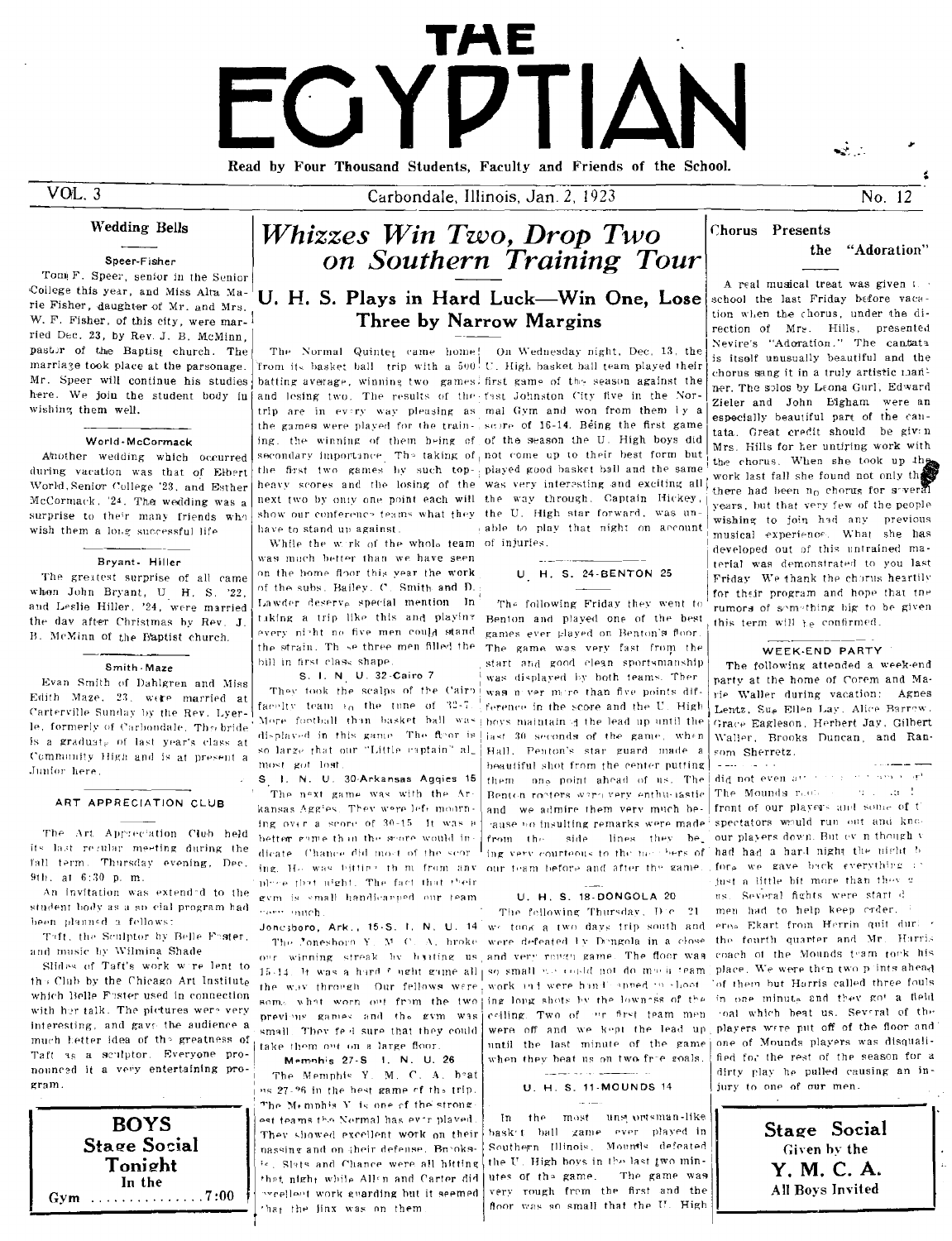Page Two THE EGYPTIAN

# THE EGYPTIAN The Spirit of '75 Stewart's "Pawdy Outline of the says maddam no you want T & Telephone

Office

Main Building, Room 16

Entered as second class matter at the Carbondale Post Office under Friend Ethen-

the act of March 3, 1879.

Published every week during the Collegiate year by the students of the Southern illinois State University, Carbondale, Ill.

|                 | EGYPTIAN STAFF         |  |  |
|-----------------|------------------------|--|--|
| Editor-in-chief |                        |  |  |
|                 | D. Ransom Sherretz '23 |  |  |

Literary Editor ........ Earl Y. Smith '21 Adv. Manager ......... John Heideman '24 Organization Ed...Grace Eagleson '23 News Edltor .......... Velma Harrison '23 ~olIege ................ Vesta H. Burlison '24 Social Editor......Ruth Waddington '23 Athletic Editor....Merie Crawford '24 Normal.....................Percel Followell '24<br>Sporting Editor... Charles Benfro '25 Academy.................Russell Clemens '25

### EGYPTIAN BOARD BusIness Manager August C. Meyer '23

University Exchange No. 17

Typlst. ..................... Myrtle Hallberg '23 College.... . ......... Elbert Worrell '23 Feature Edltor ........ Sue Ellen Lay '23 NormaI.. ............................ Max Lollar '23 Academy ................ Daniel Williams 28,



### THIS EDITION

This edition of the Egyptian is different in many ways than those of past issues. It is just half of the general size. It contains no advertising, It is more or less a humorous number. This can be accounted for by several means. Tbere was no one here during vacation to get the advertising. There was little news to print and no one to write it. So the staff thought tbe best way out was to do as it has done.

Those of you who have been calling us serious minded people will perhaps change your views a bit. We hope so.

The plurality of the 1000 departed for the paternal-maternal mansions. was all lit up like Charley Davis on give him the 18ff b cause he hadn't<br>who remained obtained much dempthy from the vecetioners. Then Sat, night & I s We who remained obtained much sympathy from the vacationers. They sat, night  $\alpha$  is sign to remaine to some well after a sign to like the indicate stem to the indicate stem to shook our hands consolingly. They wanted us, the ones who stayed over  $\frac{1}{1}$  bet you knowed it was free alright be should threw  $k$  I says yes only they are not threw  $k$  I says yes only they configure the stay of the or the ones who lived here, to know that they pitted us because of the glum of the ones who lived here, to show that they priced us because of the gruin.<br>
time we would have during the festive season.

But who among us likes to he regarded as an object of pity? Further- was free only I hadn't knewed it before again  $\ell$  h-seen it wisnt n) use to help that it wisnt n use to help that it wisness that  $\ell$  is a seen it wis more, why should they pity us? For sixteen long days we were monarchs of all we surveyed. The least among us walked along the campus and was conspicuous. We who had been long outshone by the campus satellites, figured On the campus. Ours was the most enviable of positions. But what of those poor disillusioned souls who made the sad mistakes of ee nothing because there was a cock- those wasnt indyans at all & she act going home? To them will be emphasized the inefficiency of their parasitical identified stiff standing right in front of us it like shows mad about something positions. They strutted their little hour on "Main Street," the object of & jumping up & down yelling No T. & savs well they cant b'ame vou for much community criticism. Those who are stout over-eat and those in-INo T. at the top of his lunges & not trying to tell them & its a wenherently weak made themselves ill by filtempered eating. .... Prudence says well why don't you der you didnt hir, Fanny Ewell Hall<br>They returned physically degenerate. They will have to go through the <sup>take</sup> coffey or milk

They returned physically degenerate. They will have to go through the  $I^{12}$ <sup>take</sup> coney or milk  $\alpha$  tor Gods sake trying period of readjustment. The littered study table, and the dark cold room will be so unfamiliar. Poor souls.

### DEFACING THE FLOORS

Back in the days when the Cbemistry Laboratory was young the stu· dent came to class carrying many things which the present day student finds waiting for him. Among these was a bottle of ink and a writing pen. As the "seekers of knowledge" in those days were, like those of today, far from immune when it came to forgetting they very often left this treasured article at home. Partly because of this and partly because the state administration changed at this time, the state hereafer furnished the ink Bud pens

Under the new change all went well for a time. Nothing went seriously wrong except the future Pedagogues would set the bottle down where there was nothing to catch it or leave the stopper off only to find a thick, gummy substance next day, said to be a mixture of ink, dirt and flies. Due to the fact that gallons of Ink was consumed weekly and that the large black spots were defacing the floor. times again changed.

The Spirit of '75  $\&$  says maddam do you want T &

ing we will be getting the swelt hed

cmw would ever fiy to Boston if he could help it because all the crows that ever flew to Boston was shot by to I mean see Ethen.  $\left| \begin{array}{cc} \text{say}_3 & \text{in} \\ \text{say}_3 & \text{in} \end{array} \right|$  am a congregationalist &

slavery & she, says no coffey & a hot<br>dog just kidding him see Ethen & History." Letters of a Minute Man.  $\&$  she says no but my husband will in the manner of Ring Lardner. In a bout 1 min. & I was just going in a bout 1 min.  $\&$  I was just going to plank him 1 when the door behint Well Ethen you will be surprised us bust open & a lot of indyans come 0. K. to hear I & the wife took a in yelling every body down to Grifins (i.e. in drum to Boston last wk. worf there is going to be a T. party Fittle, trip duwn to Boston last wk. worf there is going to be a T, party<br>to a T, party & L guess you are think. only Ethen they wasnt indyans at all to a T. party & I guess you are think- only Ethen they wasnt indyans at all<br>ing we will be getting the swelt hed, but jest wite man dresst up to lock ',r heing ast to a T party. In I like injyanEJ & I says to a fello those Boston. I aint indyans & he says no how did you gues it & I says because I have Well Ethen if you think that wby you gues it as large secure is seen real indyans many a time  $\&$  he will be a 100 ml. offen the track you will be a 100 mi. offert that track says to a nother fello say Bill here<br>because Ethen I and Prudence aint because Ethen I and Prudence aint is a man who says them aint real<br>be kind that gives swelt hed over is a man who says them aint real he k.nd that g ts a swelt hed uver indyans & the other fello says gosh I<br>eing ast any wares like some of are some helters it is then lefted unit the being ast any wares like some of are don't believe it & they laffed only the naybers up here, when they are ast  $\frac{1}{16}$  may be then here they nayhers up her<sub>s</sub> when they are ast laff was an them Ethen because they<br>any wares so you see Ethen even if any wares so you see Ethen even if wasnt ieal indyans and that is only<br>we had been ast any wares we unical of how you cant tall them Bose Sporting Editor......Charles Renfro '24 Reademy.................Russell Clemens '25 we ast any wares we tipical of how you cant tell them Boston and tell them Boston and tell them Boston and tell them Boston and tell them Humor Edltor ...... Lynn McCormack '26 Aca emy ................................ Hal Hall :27 i Well last Thurs. I and Prudence would of known better than to laff. Crltlc ........ : ................. Mae C. TrovlIllon Faculty Advisor .E. G. Lentz' r1r~ve c·ld Belsy d·own to Boston. Well I and PrudenCl> follrwed tbe B ssy is are horse see Ethen which crowd down to Griflns worf & them  $\frac{1}{2}$  about 13 mi. from here Etheton I induces which was only with monle about 13 mi, from hete Eiston I indyans which was only wite men mean Ethen as the crow flys only no dreat un clumb onto a shin there & drest up clumb onto a shin there  $\&$ begun throwing the cargo into Boston harber & I says to a fello what is in them boxes  $\&$  he says  $\Upsilon$   $\&$  I says them lousie thy rin keeters to make well why are they throwing it away meals out .^f Ethen I never tast it | & he says because they do not want<br>nothing so rotten in my life as the to nay the tacks which is about as nothing so rotten in my life as the  $\frac{1}{10}$  pay the tacks which is about as meals they give us there & the sensable Ethen if I was to rite a lot sensable Ethen if I was to rite a lot prices would linock your I out  $\frac{3}{1}$  of letters & then as fast as I roto y shillings for a peace of stake about  $\frac{1}{1}$  woull tare it up because I did not as big as your I. and 4 p nce for a want to pay for a stamp. Will I says cup of coffy. The streets aint the somebody ought to catch he-11 for only thing about Boston thats crook this  $s$ , he says are you a forie  $s$ . I it. Them tave in keepers is crook it i ceen he was trying to kid me & I After supper  $\top$  & her was walking' a loyal subject of kind G·o. Rex & a round giving the town the doubt O he savs o I thought you was a torie  $\overline{\text{SVMPATHY}}$  when we seen that Fanny Ewell Hall  $_{\text{R}}$  a lot of fellos who was with rim that when I say a thing it is generally on lets b at it  $\&$  on the way home fl. )( \\'ell Fanny Ewell H,ll was J says I het them Boston bird, w'lI pack jam full of people & we couldn't feel small when they find out that

(Continued on, Page Three.)

The modern fountain pen was introduced. Now would everything run smoothly? AS they were to be left in the lockers they could not be forgotten, they could not leave big spots on the floor. $_4$  they would collect dirt and flies, nevertheless we fear that all was not to be so nice. Those of you who have ever had experience with an outraged Waterman know its nature. At first there is a move ment to go through w'th which reminds the onlooker of the nurse and the thermometer when he had the fever last summer. only the pen sputters. and 'hen fiows in dots. then blurs, and then spost of dif ferent dimensions on the floor. Not only the size of the disfigurement di<sup>c</sup>fers hut as new ones use the table each term the mixture has blue inks. black inks, blue-black inks, purple inks, green inks, and even heliotrope inks. Has time bettered the conditions?

And getting down to statistics, if one had all the ink that is used to polky-dot and disfigure the floors of this campus, perhaps there would be enough to drown at least a part of those who resort to artless but permanent dauhing.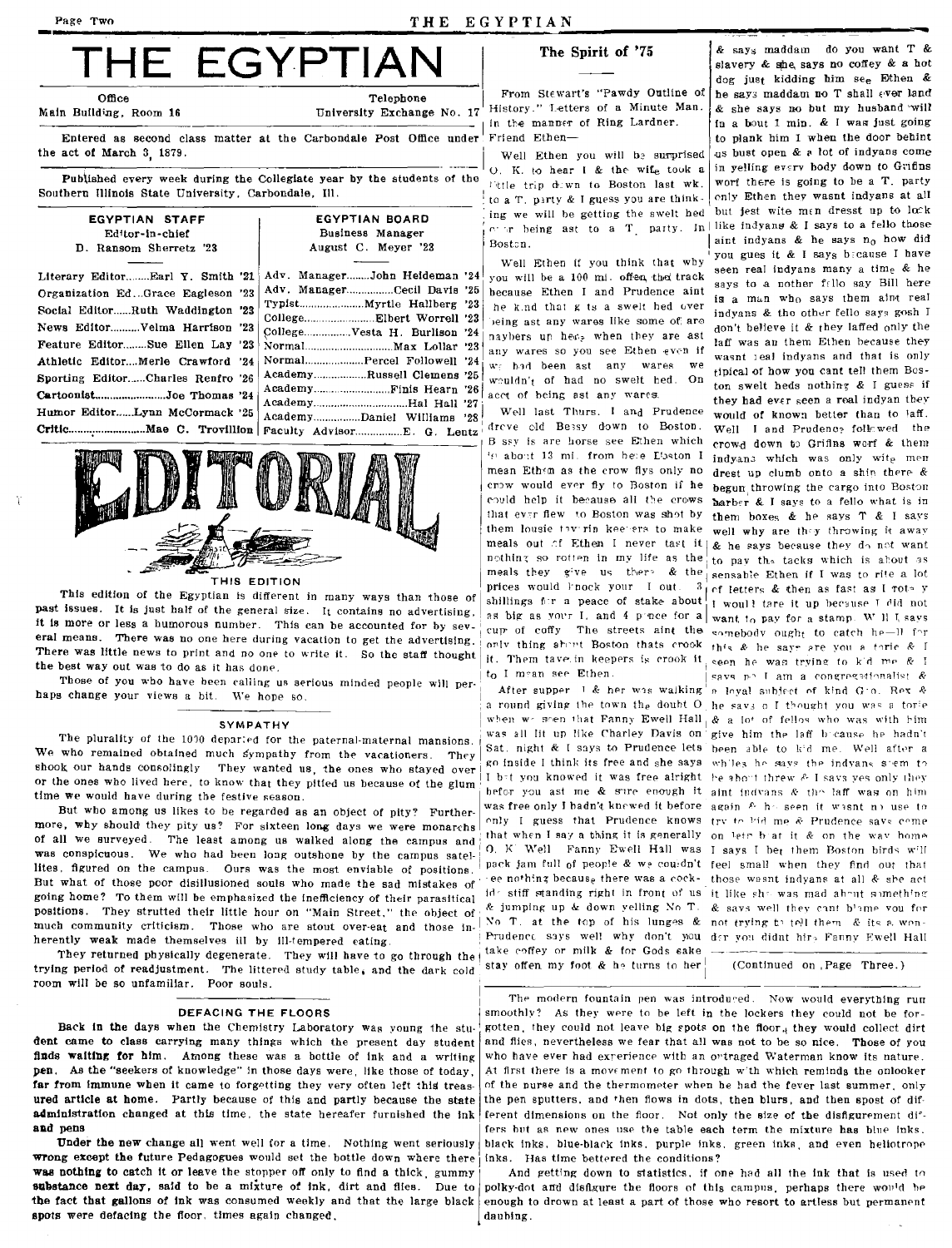### THE EGYPTIAN

# Scrap Heap

Vol. LAX. No 13 Hole No. 19 January 2, 1923

Editor-in-Chief..................Buzzing Bings Contributing Editor. Bitts de Bunk Lynn Wilson: "Say, Mister, do you haul garbage?"

Truck Driver: "Sure, get in."

S. H.

Miss Jones (in cooking) "-then set on a hot stove and stir constantly." Merle Gould: "Well, I guess you would stir constantly, if you sat on a hot stove."

S. H.

Ivan Dexter: "I want some good current literature."

Miss Herron: "Here are some books on electric lighting."

S. H.

Jacob Krebel: "Well, what did you say to that new girl you saw last night?"

George Lirely: "Er-I asked her if I could see her home and she said she would send me a picture of it." S. H.

Mr. Muckleroy: "Last night I dreamed I was in heaven."

Mr. Felts: "Did you see  $me$ there?"

Mr. M : "Yes, and then I knew I was dreaming."

S. H. Mrs. Gumm: "Have you had any experience in gym work?"

Gwendolyn Biggs:  $"Yes.$ danced with a lot of dumb-bells." S. H.

Clara Bell: "He said I had a classic face. What did he mean?" lna Mae: "Oh! anything old."

 $S. H.$ Abe Brandon: (buying a new hat)

"I would like a hat that would exactly fit and suit my head."

Clerk: "Well, here's a hat for you. It's a soft, green one." S. H.

Mr. Hunt: "-, you are not fast enough in shorthand." Vera Nutty: "Well I make up for

it in other places." S. H.

Carl Ray: "Suppose a horse froths, what would you do? Arthur Chitty: "Teach him how

to sp t."  $g - H$ 

Kirby Lawless: "Are you fond of nuts?"

Verna Miller: ""s this a proposal."  $S. H.$ Miss Bowyer: "Who is your favor-

ite author?" Ellis Crandle: "My father"

Miss B.: "What did he ever write?" Ellis: "Checks." S. H.

"What effect has the Mics Rue: moon on the tide?" Carl Smith: "It effects only the

untied." S. H.

Leslie Snider: (in Stumble Inn, making a sucking noise with straw) "Do you know what that means?" Rusty Meffert: "No, what?" Leslie: "It's all gone."



The Wrestle Begins

"Go - To - It"

### S. H.

Moses wuz a man an he wuz an old man. He wuz God's pet and God give him anything he wanted. 1 day God wanted him to lead a bunch ov guys out ov a town an Moses sed he wood doo it. He got 'em all together and started out an the King ov this town found out they wuz leaving and he got his solghers to gether and run after them. Mose lost the way and got to a place where their wuz 2 fiells on each side ov him and a blg oshum in front ov him and the King coming be hinde. Mose sed we are lost an about that time God started upp a wind an blowed a rode in the watter and Mose an all the guys run thru an got on the other side an about that time the King bunch got to the rode in the oshum an started acrost an the wind stopt blowin and they all got drownded. Mose said it erved the hole bunch rite. Mose took them on an purty sone they got to pentin a drink an Mose did 2 an they couldent find no water an Mose got sore an hitt a rock with his cane an nocked a place ov it off an some watter come out ov the rock and Mose an the guys all got a drink an Mose told them he waz a magishion an them guys believed im. i wouldent ov though would you? Well, Mose went on an he got sore at God some how and God found it out an caused him to lose his way and they had to eat grappes an nuts that they almost nyed. Mose said he didn't like to live on a diet like this but that didn't cut no ice. Pa said that they had to stav their 40 yeers, i th'nk anny guys ignarent that cant git out ov a woods dont you? i think if i had a been Mose id a stayed in the first place.  $\bullet$ 

### THE MOST UNKINDEST CUT OF ALL.

The ciher day w were writing at ovr desk and had occasion to use a word we couldnt spell. So instead of consulting the dictionary (there were two big ones handy on the table) we innocently asked the other occupant of the room. "How do you spell fnanc'ally?" She answered: "F-i-na-n-c-i-a-l-l-y, and there are two r's in embarrassed."

(Continued from Page Two.) while you was about it  $\&$  I savs  $\&$  is it & I might know youd get sore because I was the 1st to find out about the indyans being wite men in dis- No Decision Handed Down gised & she says yes I suppose if somebody was to paint strines on a cow you would make a sphach about it & say that you had discovered that it wasn: no tiger & I wish I had been 1 of them indvans tonight because I would of loved to of beened you with a Tommy Hawk & I says o you would you & she seen it wasnt no use to argue with me & anyway Ethen nobody would be focl enough to paint stripes on a cow unless maybe they was born in Boston. Well Ethen thats the way it goes & when you do put one over on the wife they want to hit you with a Tommy Hawk with hest rgds

Letter Number two will appear in this space next week.

 $ED$ 

### WHAT THE EGYPTIAN WOULD LIKE TO KNOW-

Whether Jackie Coogan believes in **Santa Claus.** 

Whether Sir Arthur Conan Doyle sat up on the evening of Dec 24 to watch for Santa Claus' arrival.

Whether Yale still considers foothall a maior sport.

Why actors talking over the telephone never give the party at the other end of the line time to answer. What takes place in faculty miet-Ings

If anybody is foolish and ald fash oned enough to make New Year's resolutions.

If somebody can't think up a less hackneyed expression than "Did Santa reat you pretty good?"

#### THE FAMILY REUNION IN HOLIDAY TIME

 $\overline{\phantom{a}}$ 

That was a great day-that day before Christmas-Sunday wasn't it? All the relatives piled in that day children and all. We were on the qui vive all day trying to made them all comfortable, and we just about succeeded with everybody except Aunt Lucinda. You see she had just had her third operation-oh, yes, they were all successful, but to hear her tell it she died in every one of them. By bringing in the rocking chairs and the piano bench from the living room we finally got the family seated about the board and at the almost inaudible propunciation of "Amen" from Uncle Zeke we all "fell to," especially did Johnny do this 'falling to" stunt particularly well. When we looked at Johnny we always thought of that little rhyme-Willie choked his sister

She was dead before they missed her. Willie's always up to tricks,

Ain't he cute? He's only six.

If they had just turned the management of young Johnny over to us for about one hour said young rhino\_ to clap; for they always do it in the cerous would have been a sadder and wrong place.

Jury Hangs in the **Waller-Egyptian Case** 

### in the Annual Agora-Illinaé Mock Trial

One of the most remarkable cases ever tried before the Annual Term of the Agora-Illinae Court - was staged just before the Christmas vacation Corem Waller sued the Egyptian for \$50,000 damages caused by an article printed concerning his char-**Seler** 

After both sides had brought forth their argument the jury deliberated for ferty-five hours and failed to reach a decision. The Plaintiff will not ask for a new trial

Cne of the most note-worthy times ever created on the campus was when the Egyptian printed in its edition of November 14th, the article saying, "The girls of the S. I. N. U. scorn Modern Blue Beard." The article went on and stated that Corem Waller, a Senior, had four wives, one living in New York, one on the Fiji Islands and the other two were unable to be located at that time.

It was for this article that suit was brought.

Kelley Loy and Halena Callis were the attorneys for the plaintiff. Their main argument centers on Mr. Waller's character. They proved that while Mr. Waller was connected with a matrimonial bureau the editor of the Egyptian engaged him to obtain a wife for him Mr. Waller, being like John Alden, decided to take the one of Mr. Sherretz's choice for himself and so the engagement was announced. He then printed this article in order to win back the young lady in the case.

The attorneys for the defense, Chas, Neely and Agnes Lentz, worked their case on two points, first by producing the wives and proving their statements in the paper, and second. by proving that the article was printed without malice. It was without doubt this last point that saved the case for them.

The Agora and Illinae are well pleased with the way the trial came off. The training received is beyond valuation.

Almost one-half of the student body were present.

wiser animal, but mothers don't see their children as others see them.

After several other organ recitals from Aunt Lucinda and after Johnny had put himself on the outside of most of my five pound box of Morses the family all left and our own folks settled down by the fireplacein our devastated living room-and thanked the heavens above that Xmas came but once a year.

### WANTED

Some one to tell the school when